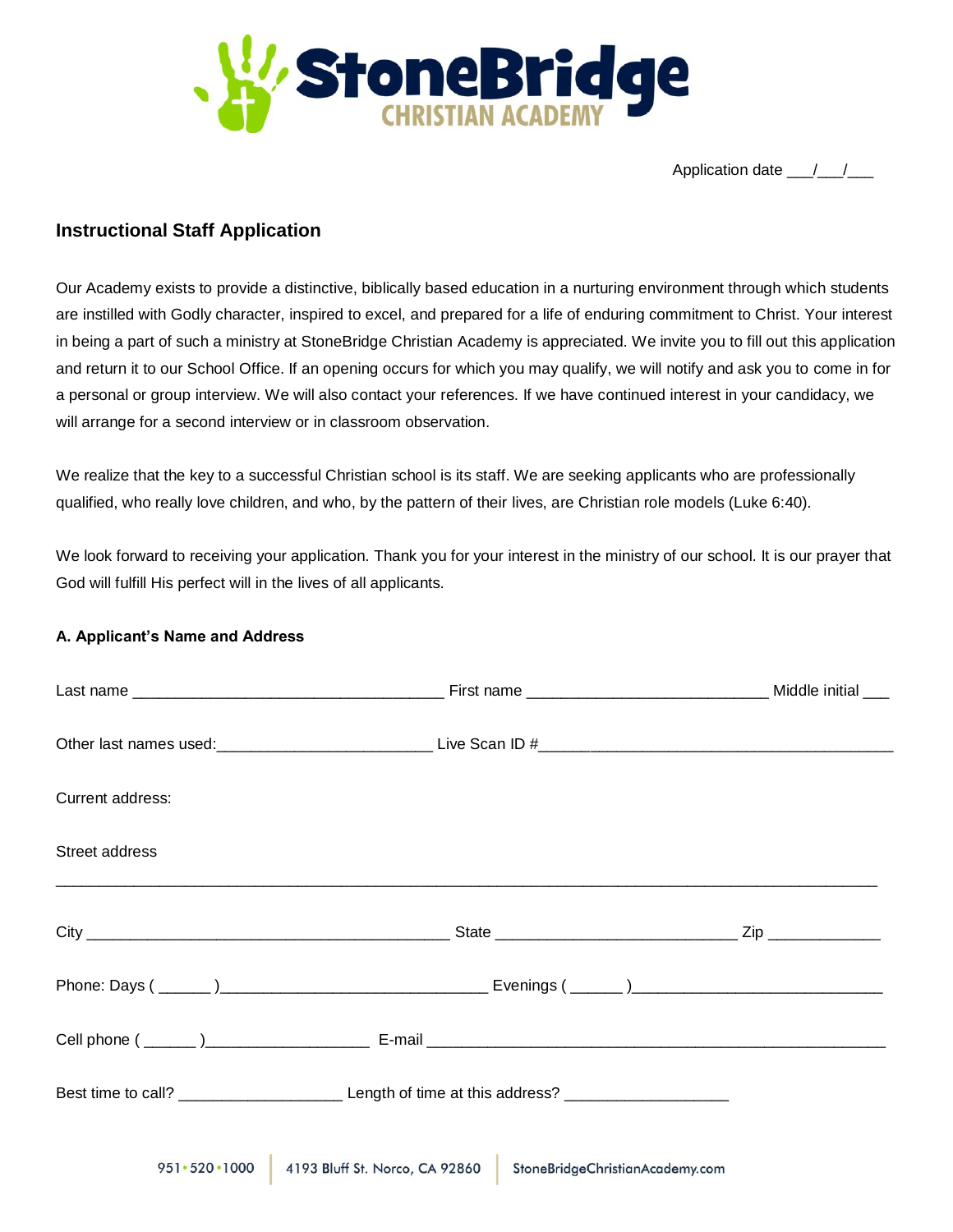## **B. Job Applying Information**

*Please turn in your application with a copy of identification, resume, and unofficial transcript to the School Office as soon as possible. Please do not fax or email. This application is part -one of our four-part interview process. Once we have a complete application, we will call you to set up a group interview, formal interview, and in -classroom interview.* 

#### **Position applied for (please mark all that apply numbering your preference):**

| Position applied for (please mark all that apply numbering your preference):              |                             |                                  |                                                                                                                                      |                   |
|-------------------------------------------------------------------------------------------|-----------------------------|----------------------------------|--------------------------------------------------------------------------------------------------------------------------------------|-------------------|
| $\Box$ 2/3-year-old Teacher                                                               | $\Box$ 3/4-year-old Teacher |                                  | □4/5-year-old Teacher                                                                                                                | □TK Teacher       |
| □Kindergarten Teacher                                                                     |                             |                                  | □Full Day Teacher (Extended Care) □PM 4/5 year old Teacher                                                                           | □ PM TK Teacher   |
| □Kitchen Manger                                                                           |                             |                                  | □Opener 6:15 am □Teacher Aide □In-house Sub / Center (floater)                                                                       | $\Box$ Internship |
| Date available to start working __/__/__                                                  |                             |                                  |                                                                                                                                      |                   |
| Requested pay per hour \$                                                                 |                             |                                  |                                                                                                                                      |                   |
|                                                                                           |                             |                                  | *Our hourly wage range is based on education and time with the company. Upon request we will provide our Pay Scale for the position. |                   |
|                                                                                           |                             |                                  | Are you holding, or have you already signed a contract for next year with any other educational institution? $\Box$ Yes $\Box$ No    |                   |
| Requested Hours needed (Please circle all that apply):                                    |                             |                                  |                                                                                                                                      |                   |
| Part-Time (4 to 5 hours a day)                                                            |                             | Full - Time (6 to 8 hours a day) | $\Box$ Flexible and can work any hours needed                                                                                        |                   |
| $\Box$ 8:00AM -1:00PM (5)                                                                 | $\Box$ 6:15AM -12:15 PM (6) |                                  |                                                                                                                                      |                   |
| $\Box$ 7:30AM-1:30PM (5.5)                                                                | $\Box$ 8:00 AM -3:30PM (7)  |                                  |                                                                                                                                      |                   |
| $\Box$ 12:30PM-5:30PM (5)                                                                 | $\Box$ 7:30AM-3:30PM (8)    |                                  |                                                                                                                                      |                   |
|                                                                                           | $\Box$ 8:00AM -4:00PM (8)   |                                  |                                                                                                                                      |                   |
|                                                                                           | $\Box$ 7:30AM-4:30PM (8)    |                                  |                                                                                                                                      |                   |
|                                                                                           |                             | $\Box$ 12:00PM-6:30PM (6.5)      |                                                                                                                                      |                   |
|                                                                                           |                             | $\Box$ 10:00AM- 6:30 PM (7.5)    |                                                                                                                                      |                   |
|                                                                                           |                             |                                  | How did you learn about the position for which you are applying? ___________________________________                                 |                   |
| Can you submit verification of your legal right to work in the U.S.? $\Box$ Yes $\Box$ No |                             |                                  |                                                                                                                                      |                   |
|                                                                                           |                             |                                  |                                                                                                                                      |                   |
|                                                                                           |                             |                                  |                                                                                                                                      |                   |
|                                                                                           |                             |                                  |                                                                                                                                      |                   |
| Please mark the following curriculum you are familiar with:                               |                             |                                  |                                                                                                                                      |                   |
| $\Box$ Other:                                                                             |                             |                                  | □BJU Press □Abeka Book □Positive Action Bible □Virtues Bible Character □Zoo Phonics □Creative Teaching Press                         |                   |
|                                                                                           |                             |                                  | Please Circle Enrichment Classes you are interested in teaching from 3:30pm -4:30pm: □Cooking □Art □Science                          |                   |

□Spanish □Dance □Taekwondo □Gymnastics □Music □Tutoring □Bible □Woodshop □ Sign Language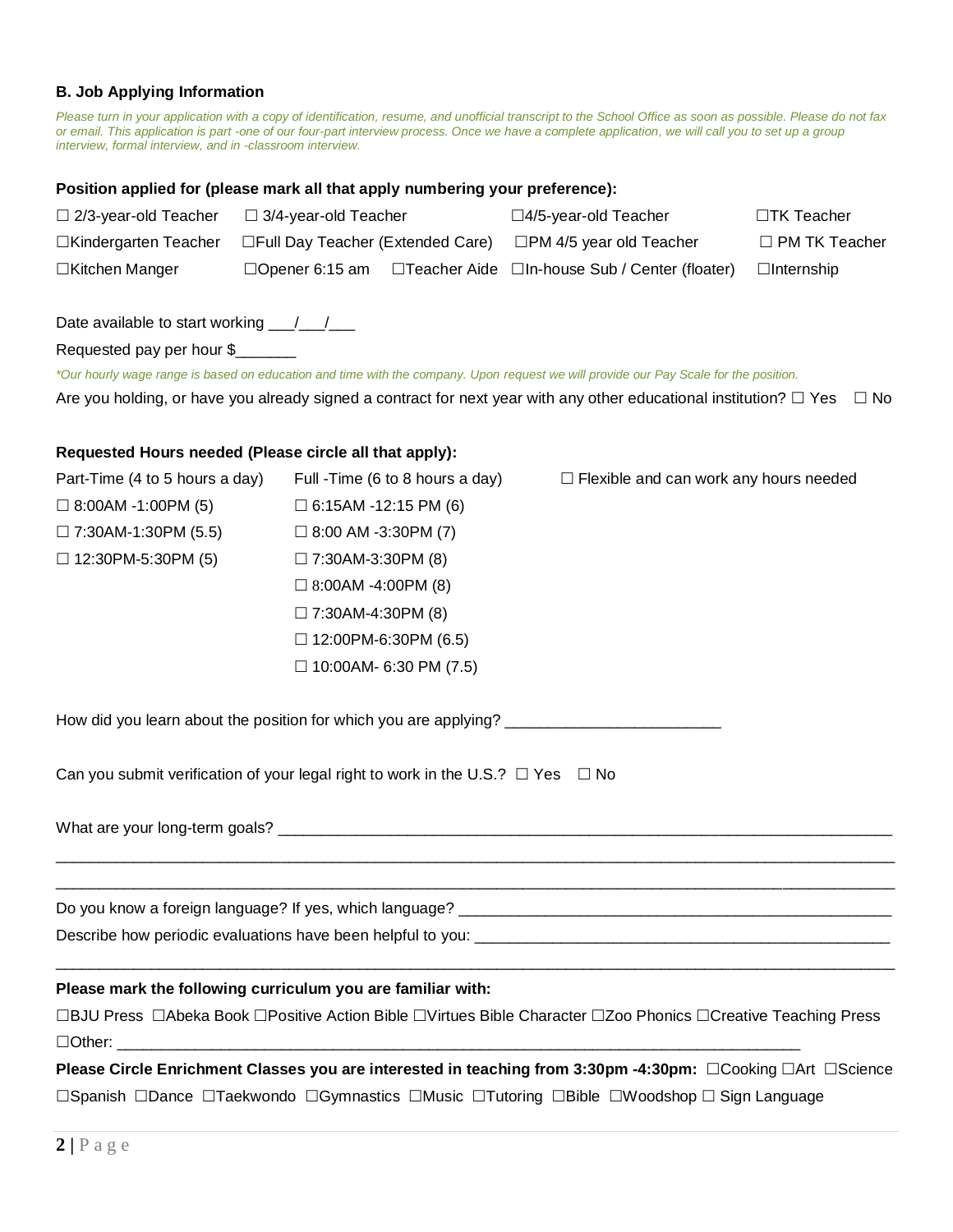## **C. Christian Background**

- 1. On a separate paper in your own handwriting, briefly give your Christian testimony.
- 2. Please carefully read our Statement of Faith and the Beliefs Statement listed below.

Please indicate your degree of support:

 $\Box$  I fully support the Statement of Faith as written, without mental reservations.

- $\Box$  I believe that the Bible declares marriage to be a covenant between one man and one woman. Leviticus 18:22, Jude1:5-8
- $\Box$  I believe gender is a fixed trait based on biology. God created men and women fearfully and wonderfully made in His image both male and female. Mark 10: 6-9, Psalm 139:14.
- $\Box$  I believe the Bible to be the ONLY inspired and infallible Word of God, our final authority in all matters of faith, truth, and conduct.
- $\Box$  I support the statements except for any areas listed and explained on a separate paper. These areas represent either disagreements or items for which I have not yet formed an opinion or a conviction.

Are there any additional doctrines or convictions not a part of the Statement of Faith that we should be aware of? Yes \_\_\_ No \_\_\_\_ If yes, please write out on a separate page.

| What is your denominational preference?                       |
|---------------------------------------------------------------|
| What is your local church affiliation?                        |
| Are you currently serving in Ministry? If so, please explain: |

Do you feel comfortable leading young children and families to Christ? Yes or No

#### **STATEMENT OF FAITH**

**We Believe** the Bible to be the inspired, infallible, authoritative, and inerrant Word of God (*2 Timothy 3:15-17, 2 Peter 1:21*).

**We Believe** there is one God, eternally existing in three persons: the Father, the Son, and the Holy Spirit (*Genesis 1:1, Deuteronomy 6:4, Matthew 28:19, John 10:30*).

**We Believe** in the deity of Christ (*John 10:33*); His virgin birth (*Isaiah 7:14, Matthew 1:23, Luke 1:34-35*); His sinless life (*Hebrews 4:15, 7:26*); His miracles (*John 2:11*); His vicarious and atoning death (*1Corinthans 15:3, Ephesians 1:7, Hebrews 2:9*); His resurrection (*John 11:25, 1Corthinthans 15:4*); His ascension to the right hand of the Father (*Mark 16:19*); and His personal return to Earth in the power and glory (*Act 1:11, Revelation 19:11- 16*).

We Believe in the absolute necessity of regeneration by the Holy Spirit for salvation because of the exceeding sinfulness of human nature, and all are justified by the faith in the shed blood of Christ, and only by God's grace through faith alone we are saved (*John 3:16-19;5:24, Romans 3:23;5:8-9, Ephesians 2:8-10, Titus 3:5*).

**We Believe** in the resurrection of both the saved and lost: those who are saved unto the resurrection of life, and those who are not unto the resurrection of damnation (*John 5:28-29*).

**We Believe** in the spiritual unity of the believers in our Lord Jesus Christ (*Romans 8:9, 1 Corinthians 12:12-13, Galatians 3:26-28*)

**We Believe** in the present ministry of the Holy Spirit, by whose indwelling the Christian is enable to live a godly life (*Romans 8:13-14, 1 Corinthians 3:16;6:19-20, Ephesians 4:30; 5:18*).

We Believe that we as Christians are examples of the love of God in this world. It is this love that we desire to not only possess but to live in our lives and without which we have no right to call ourselves Christians (*1 John 4:16-17*)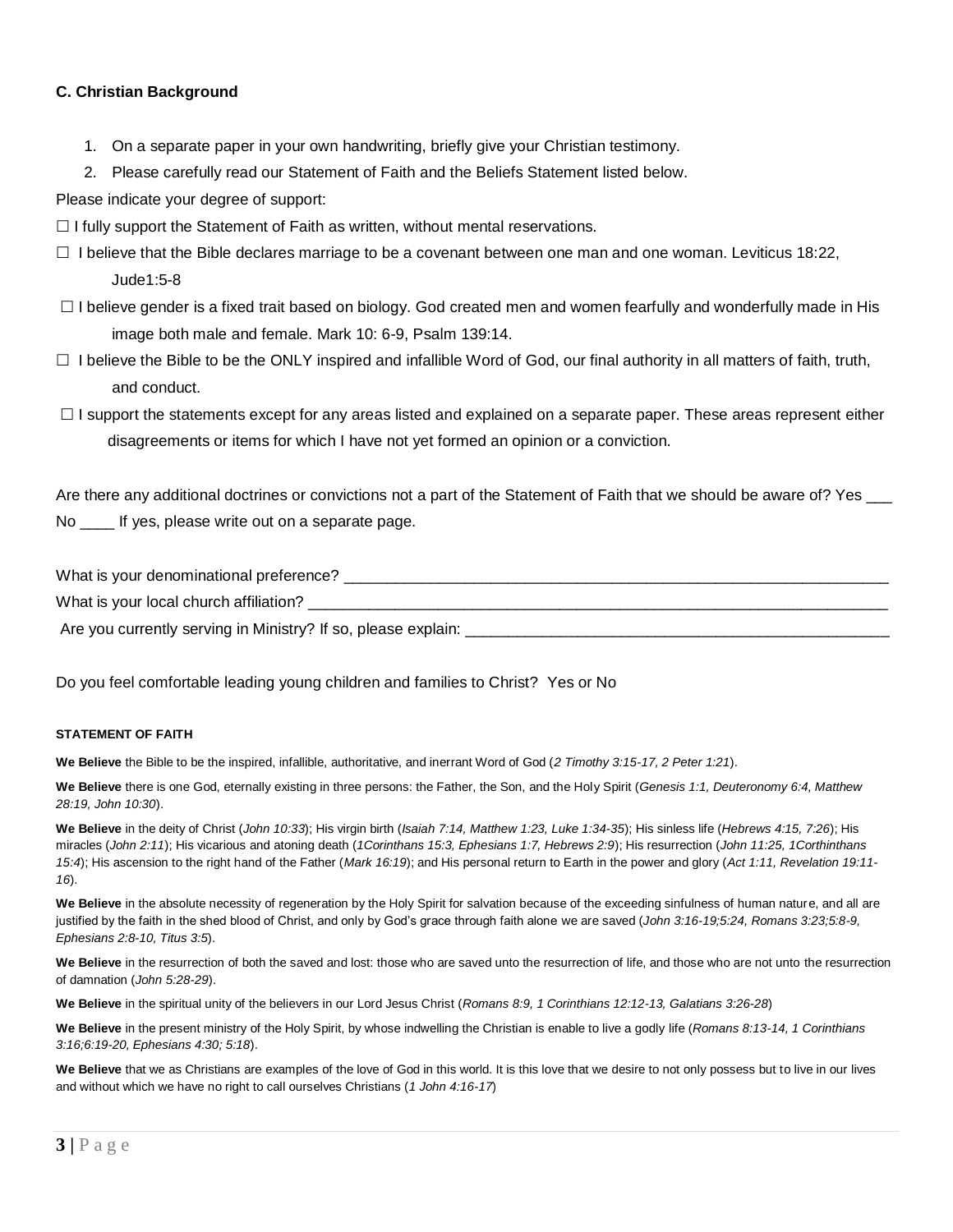*Core Early Childhood Classes require these four classes (12 units): Child Growth and Development, Intro to Curriculum, Principles and Practices of Teaching Young Children, and Child, Family and Community (note: Some universities have different course titles and may require additional documentation)*

### **Please mark all that apply:**

\*\* Including Core Courses Assistant Teacher Permit (6 units of Early Childhood Education ECE or Child Development CD) Associate Teacher Permit (12 units ECE / CD\*\*) □Teacher Permit (24 units ECE/ CD \*\*) Master Teacher Permit (24 units ECE /CD \*\* including 16 GE units, plus 6 specialization units, plus 2 adult supervision units) Site Supervisor Permit (AA or 60 units including 24 ECE/CD units \*\*, plus 16 GE units, plus 2 adult supervision units) Program Director Permit (BA or higher, 24 ECE/ CD \*\*, plus 6 administration units, plus 2 adult supervision units)  $\Box$  Teaching Credential including 12 core classes\*\* □ Master's Degree in ECE/CD or Child Human Development Other:\_\_\_\_\_\_\_\_\_\_\_\_\_\_\_\_\_\_\_\_\_\_\_\_\_\_\_\_\_\_\_\_\_\_\_\_\_\_\_\_\_\_\_\_\_\_\_\_\_\_\_\_\_\_\_\_\_\_\_\_\_\_\_\_\_\_\_\_\_\_\_\_\_\_\_\_\_\_\_\_\_\_\_\_\_\_\_\_\_

*Please attach photocopies of all your unofficial transcripts. Should you be offered a position, official copies of your transcripts must be provided to the school for inclusion in your personnel file.*

Additional certificates or permits that you hold: (**Please attach photocopies of any certificates held)**

- □ CPR and First Aid
- $\Box$  Health and Safety
- $\Box$  Mandated Child Abuse Training Certificate
- □ Food Handlers Permit
- $\Box$  EMSA Nutrition Class Certificate
- $\Box$  Healthy School Act Training Certificate

List your teaching experience with the most recent school first:

| <b>School Name</b> | <b>Position</b> | <b>Dates</b> |
|--------------------|-----------------|--------------|
|                    |                 |              |
|                    |                 |              |
|                    |                 |              |

 $\overline{\phantom{a}}$  , and the contribution of the contribution of the contribution of the contribution of the contribution of the contribution of the contribution of the contribution of the contribution of the contribution of the

List any educational conferences or seminars that you have led or participated in recently: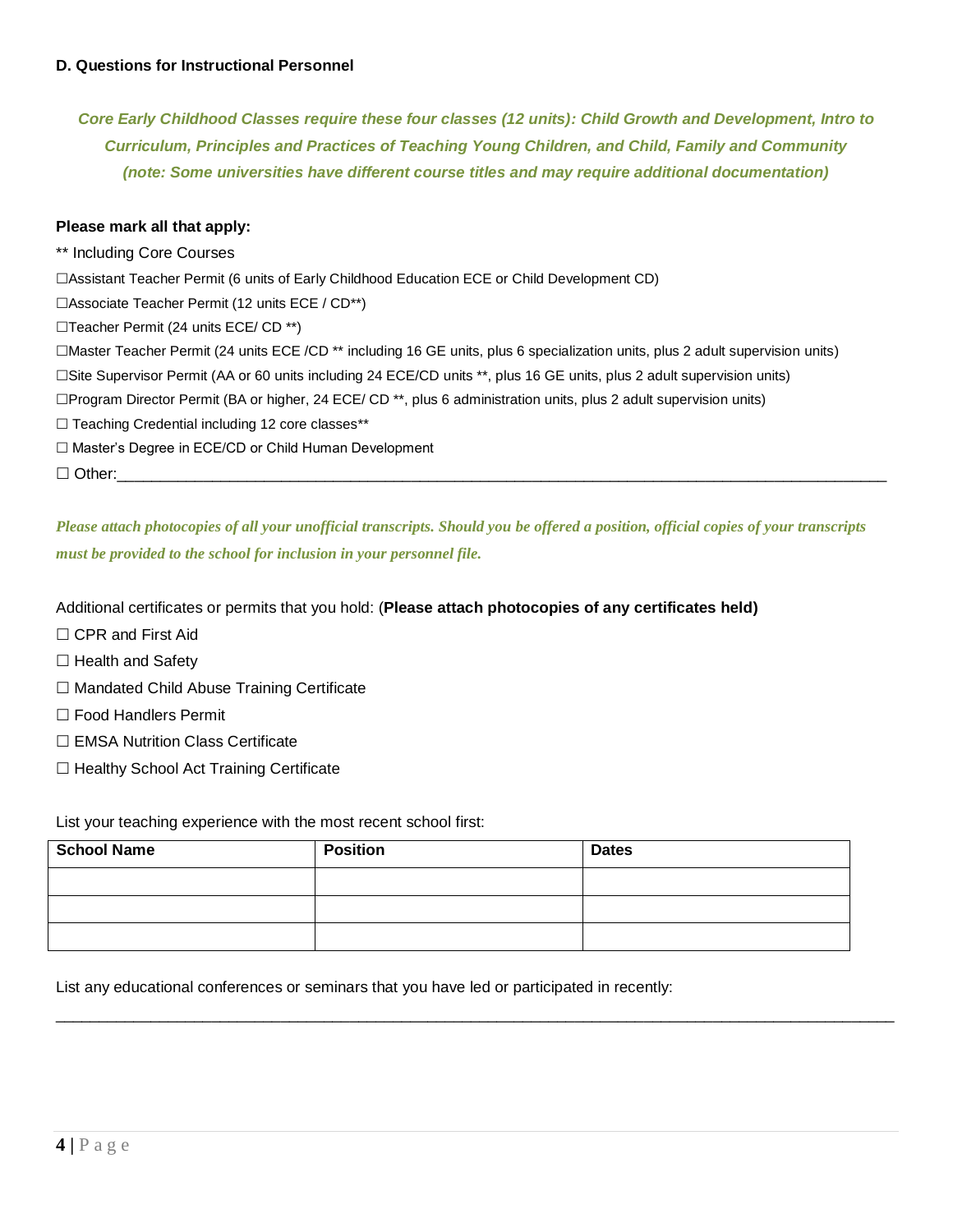## **E. Personal Accommodations**

*These questions are asked so we do not place you in a position that we cannot accommodate or could cause harm to you. They will be discussed further in a personal interview.*

## **Please mark all that apply:**

 $\Box$  I am still in school and need flexibility

- $\Box$  I need a Criminal Record Exemption or have an Exemption
- $\Box$  I am unable to lift 50 lbs
- □ I have a disability physical or mental that needs special accommodations. (example: anxiety, depression, hearing loss, dyslexia) Please list and explain accommodations needed:

 $\Box$  I am unable to complete immunization requirements (TB, Whooping Cough, Measles, flu shot).

Please list why:

## **F. Personal Philosophy**

1. On a separate paper, please type your viewpoints on the following questions, providing a one-to-two-paragraph answer for each question:

- Why do you wish to serve in a Christian program?
- What are the main characteristics that distinguish a Christian program from a secular program?
- What areas in your professional life do you feel are your strengths? What areas are you working to improve?
- Please summarize any additional information that you would like to present regarding your candidacy for this position.

## **G. Employment History**

Please start with your current or most recent employer and work backward for the past *ten years*. If necessary, use a separate paper and follow the same format for additional positions.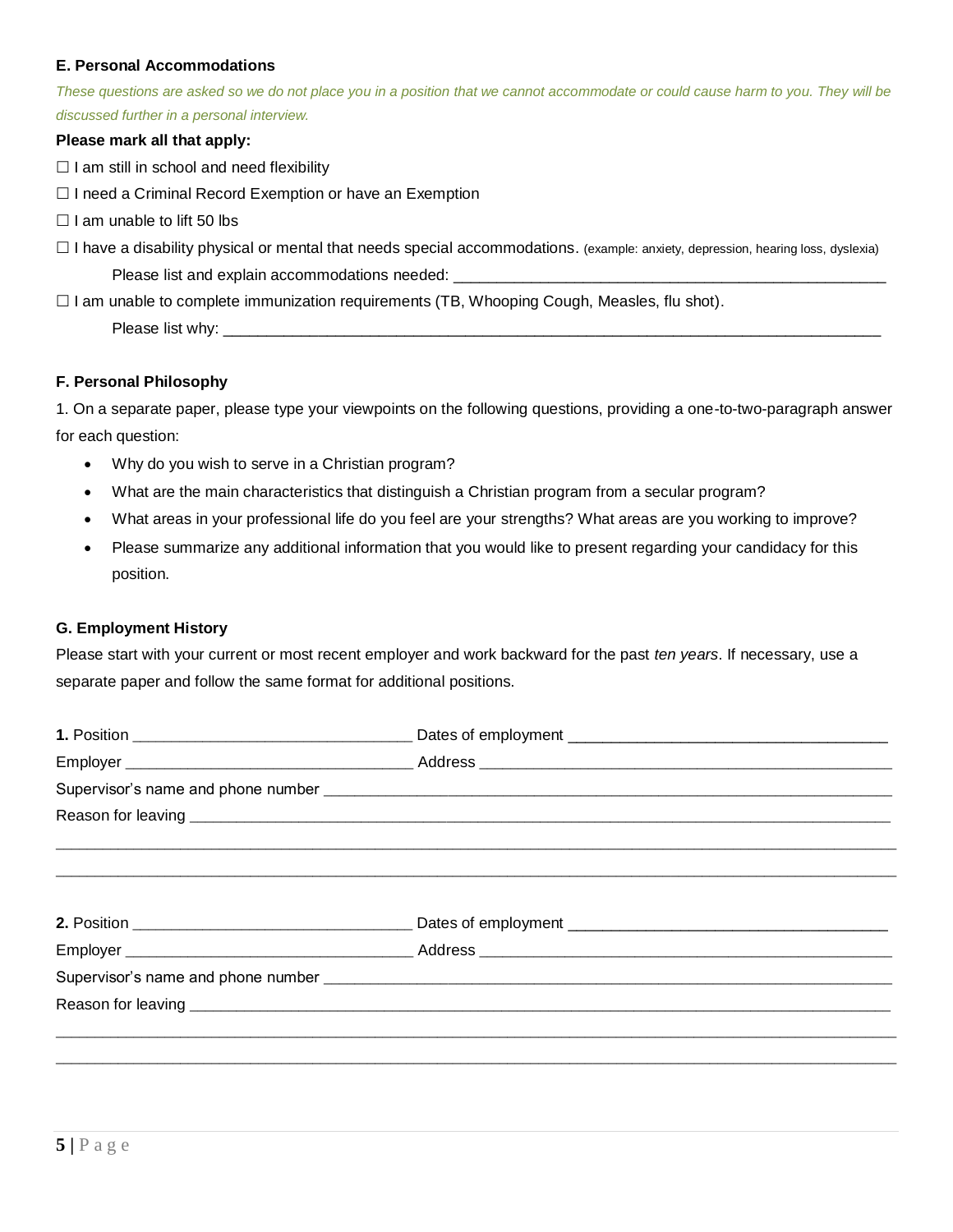## **H. Professional References**

Do not list family members or relatives for references. You will also need to sign the attached Authorization to Release Reference Information form and return it with this application.

Give three references who are qualified to speak about your spiritual experience and Christian service. List your current pastor first.

| Name and complete address | Phone | <b>Position</b> |
|---------------------------|-------|-----------------|
|                           |       |                 |
|                           |       |                 |
|                           |       |                 |
|                           |       |                 |
|                           |       |                 |
|                           |       |                 |

Give three references who are qualified to speak about your professional training and experience. List your current or most recent principal or supervisor first.

| Name and complete address | Phone | <b>Position</b> |
|---------------------------|-------|-----------------|
|                           |       |                 |
|                           |       |                 |
|                           |       |                 |
|                           |       |                 |
|                           |       |                 |
|                           |       |                 |

 $\Box$  I would NOT like my current Employer to be contacted.